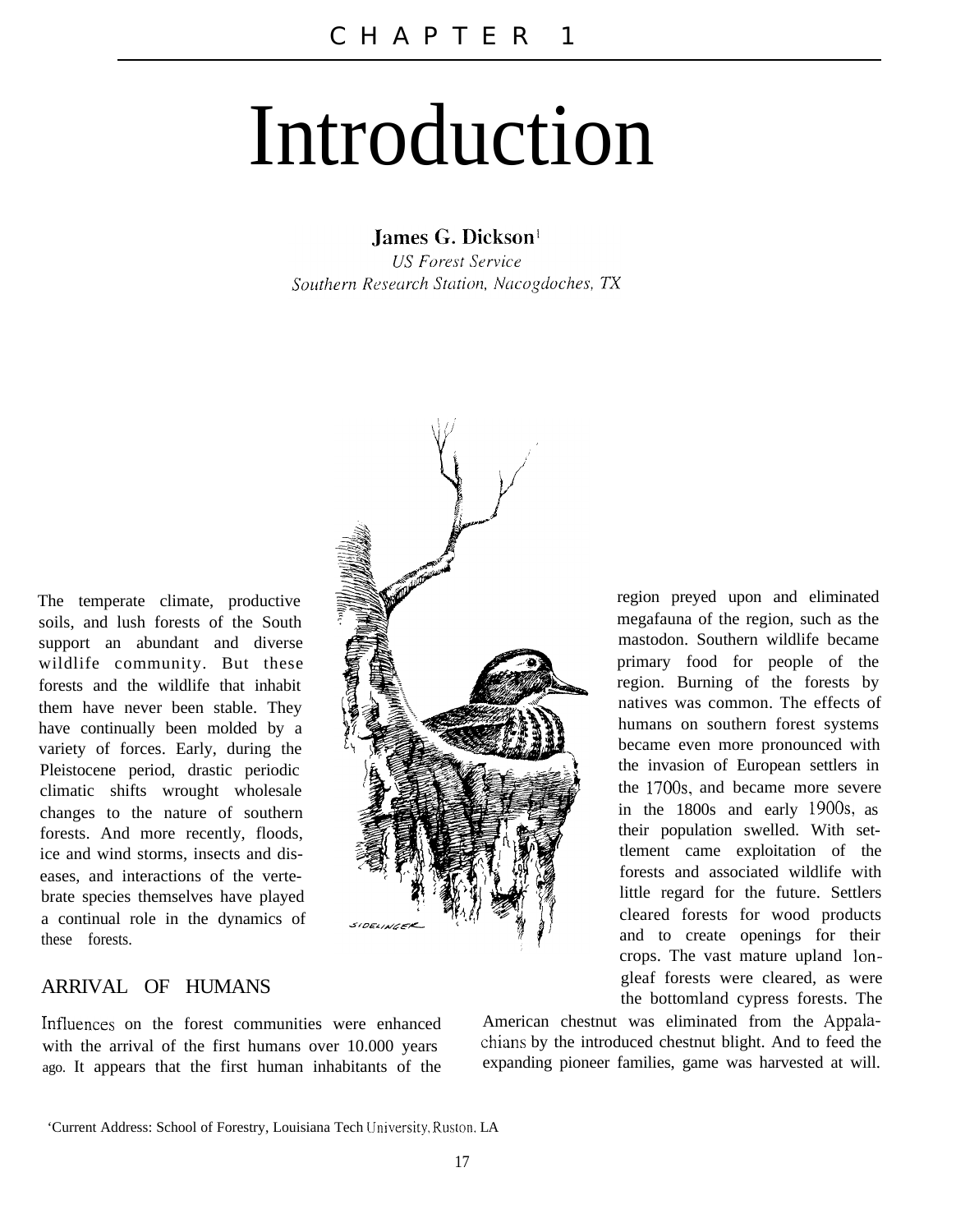

The temperate climate, productive soils, and diverse forests of the South support an abundant and diverse wildlife community *(US Forest Service).*

Southern forests have always been dynamic, and continue to be influenced by a variety of natural and anthropogenic forces. Right: Flooded bottom (J. Neal), Bottom right: Wild Hogs *(J. Meyer).*

In this era of settlement and exploitation, a few wildlife species. such as the passenger pigeon, were lost.

But later, in the 19OOs, began the realization that natural resources were exhaustible and threatened. there began a conservation awakening. With this conservation movement came the initiation of regeneration, in some form, of the region's forests and restoration of important game species, such as the white-tailed deer and wild turkey.

## **CHANGES CONTINUE**

Southern forests have always been dynamic. and there continue to be changes. Natural events. such as hurricanes. still affect southern forests. And the human population of' the region and its widespread influence continue to grow. Mostly introduced pests are profoundly affecting southern forest ecosystems. Some noteworthy examples illustrate. The Chinese tallow tree continues